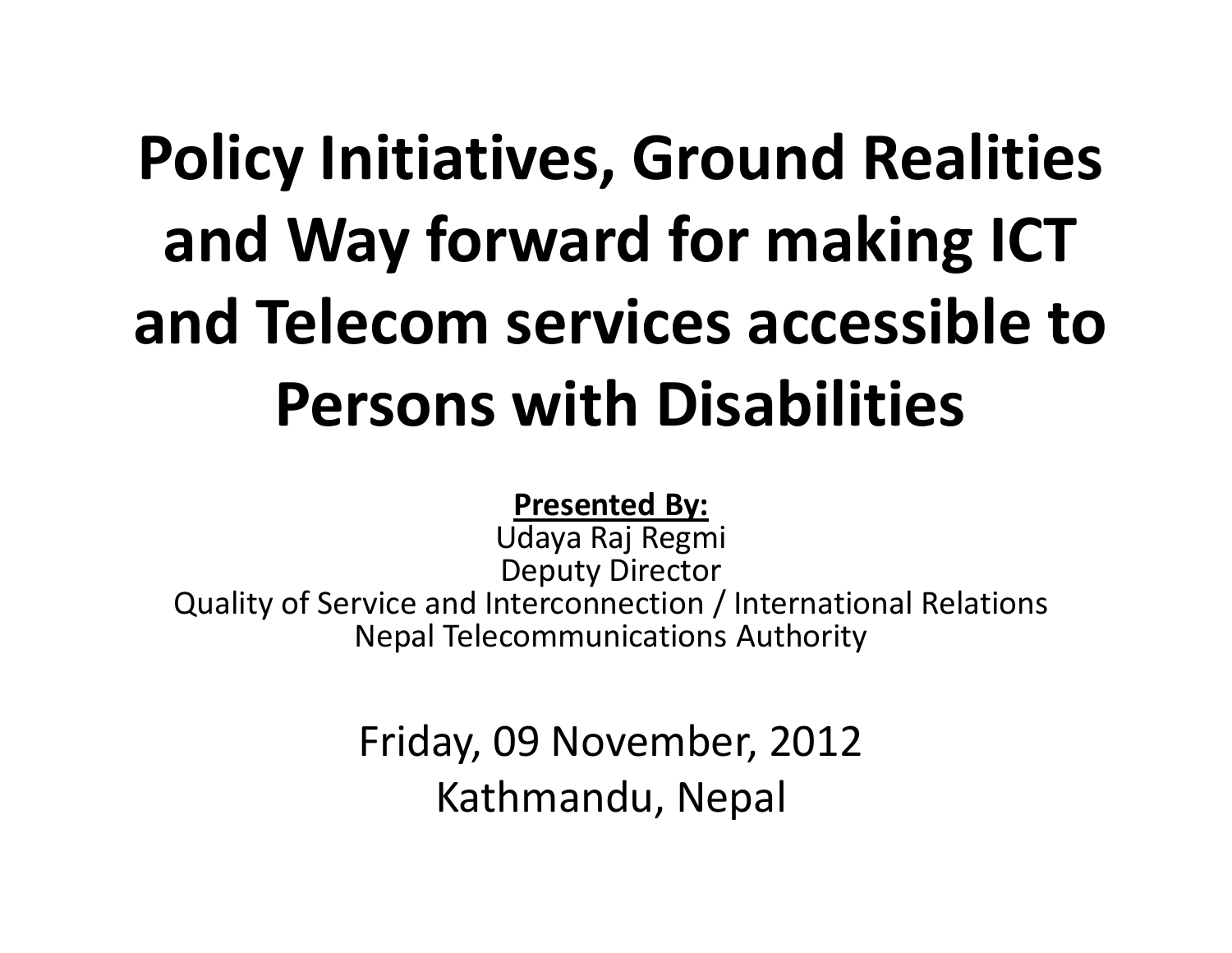# Background

- How this project started ?
	- ITU requested NTA to propose some projects where ITU can extendits assistance for the year 2012.
	- NTA responded with few projects and ITU chose to extend its assistance on "ICT Accessibility for Persons with Disabilities inNepal" which NTA gracefully accepted.
- ITU proposed the name of two experts in this field, Ms. Nirmita Narasimhan (ITU Expert on accessibility) and Ms.<br>Archaeos Gulati (ITU Europt on universal comics maline Archana Gulati (ITU Expert on universal service policy Matters) to come up with <sup>a</sup> "National Framework on ICT accessibility for persons with disabilities".
- This was endorsed by NTA with detailed Terms of Reference (ToR)
- This Mission is currently on <sup>a</sup> field-visit of which this workshop is <sup>a</sup> part, where the mission can get direct feedback from the stakeholders.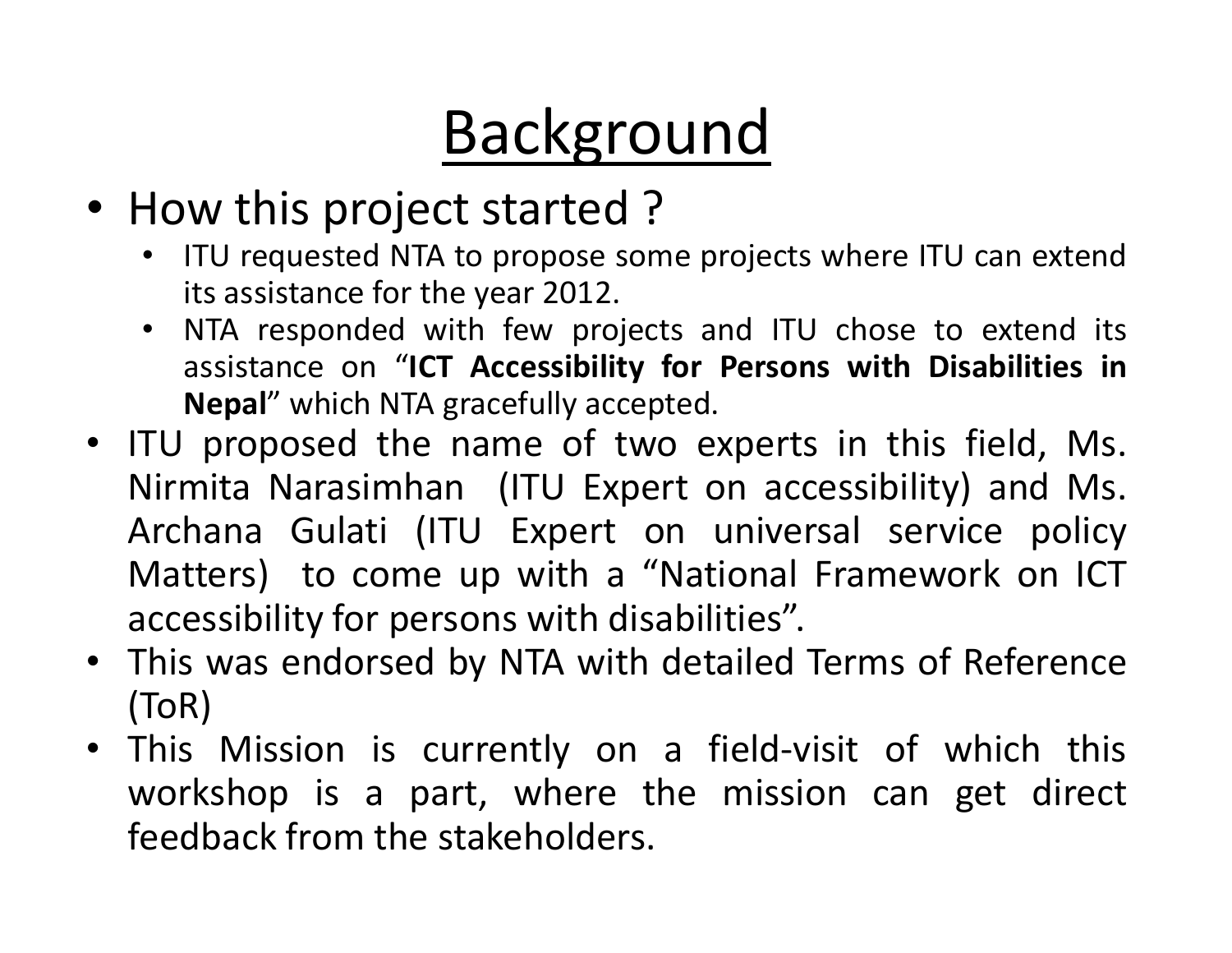#### Why is it necessary to make ICT accessible to the differently abled people

- Access to Information is <sup>a</sup> basic human right accepted worldwide, hence persons with disabilities (PwDs) cannot be an exception
- "It is now realized that the access to appropriate technology creates adequate opportunity for the Persons With disabilities that promote their overall development and empowerment, opens door for the equality, nondiscrimination and participation. Any newly developed information technology must take into consideration the needs of the readers from the beginning of the development of these technology, otherwise that might be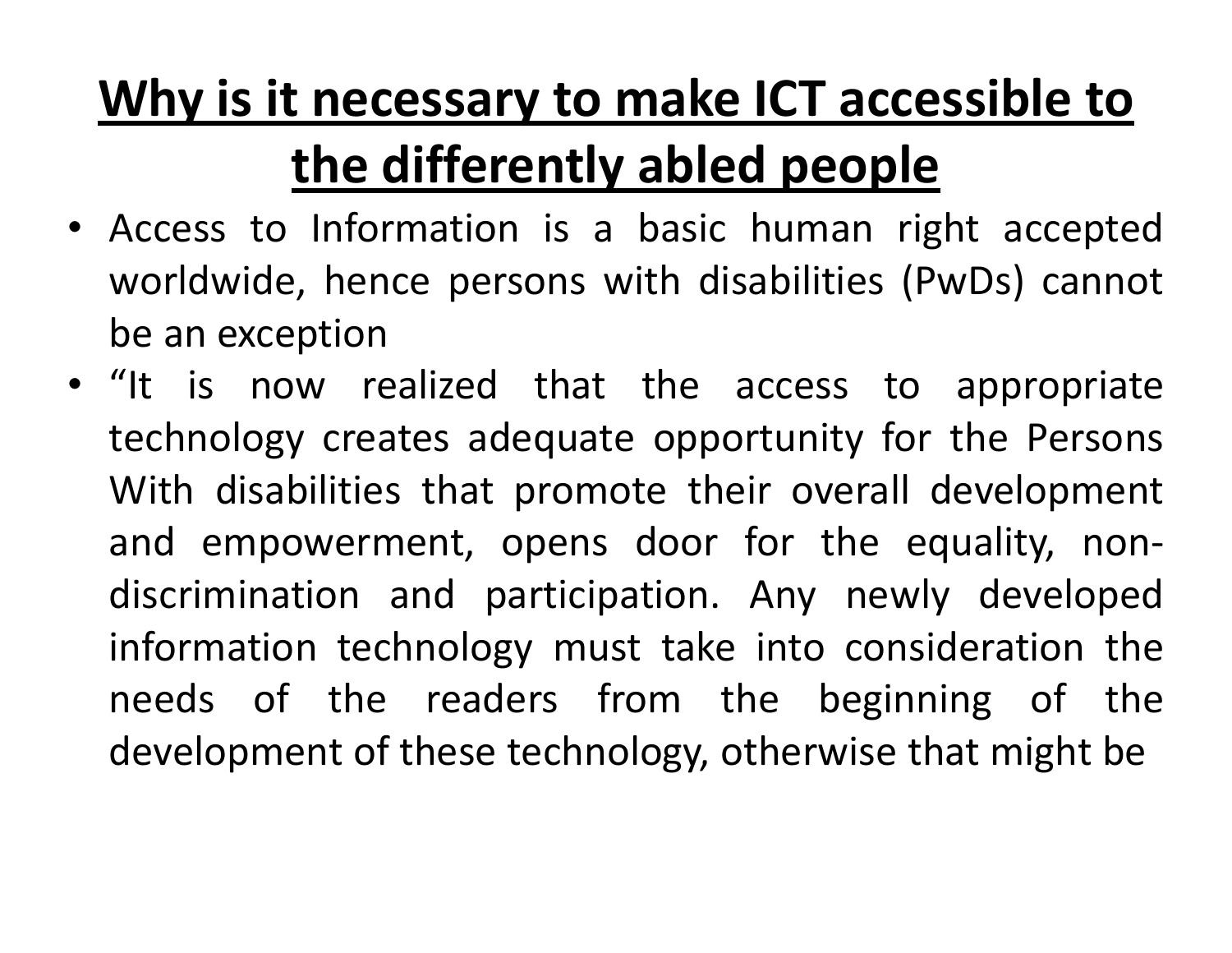#### Why is it necessary to make ICT accessible to

#### the differently abled people

 the violation of their human rights since latest technology are still outreached to more than two-third of the world's Disability community living in developing countries while the situation is more worsening in the under developedcountries like Nepal"

- - Birendra Raj Pokharel, National Federation of the Disabled-Nepal
- With ICT being one of the basic and effective tool to reach the masses and accelerate national growth, Nepal is also well positioned to utilize its present penetration for the overall individual and national development including PwD.
- $\bullet$  Likewise, persons with disabilities can also make themselves ICT literate and enjoy the benefits associated with it if the ICT tools are made PwD friendly.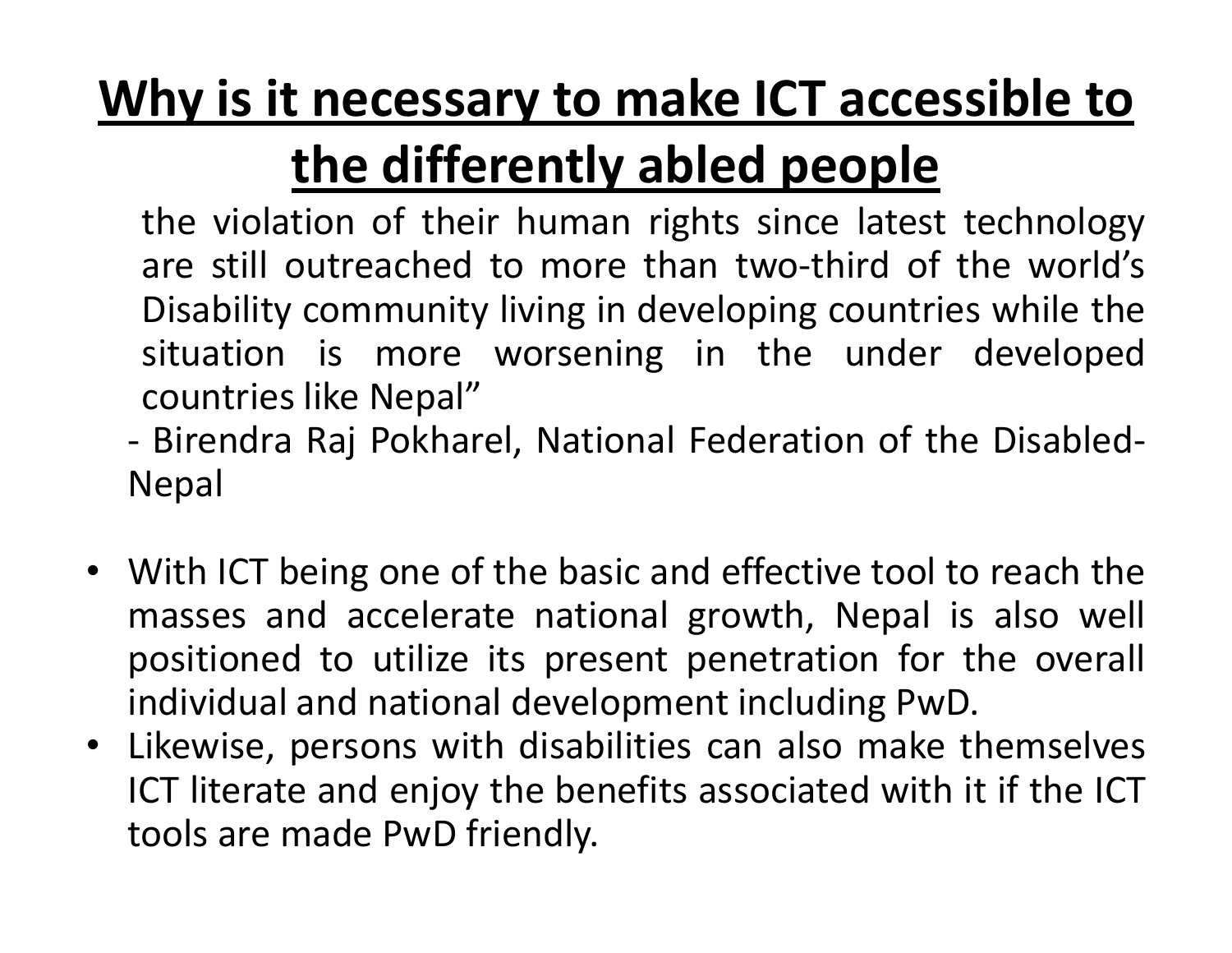#### Why is it necessary to make ICT accessible to

#### the differently abled people

- As the Digital divide between developed and developing countries, rural and urban areas keeps on increasing, the digital divide is alsowidening with those who have access to it and those who do not. As majority of the people who do not have access to ICT come from the sizeable number of persons with disabilities and old age population, It is very much required to take those people onboardthe mainstream of ICT uptake.<br>Pathor than taking this misms
- $\bullet$  Rather than taking this mismatch as <sup>a</sup> problem, it should be taken as an opportunity. When we are moving towards having <sup>a</sup> nationwide coverage and near to 100% penetration (assuming uneven distribution of mobile phones and ICT facilities), only those left will be people with disabilities and the growing number of old age people who are mostly illiterate. Hence, introducing accessible technologies to serve them will be <sup>a</sup> market opportunity rather than liability for the service providers.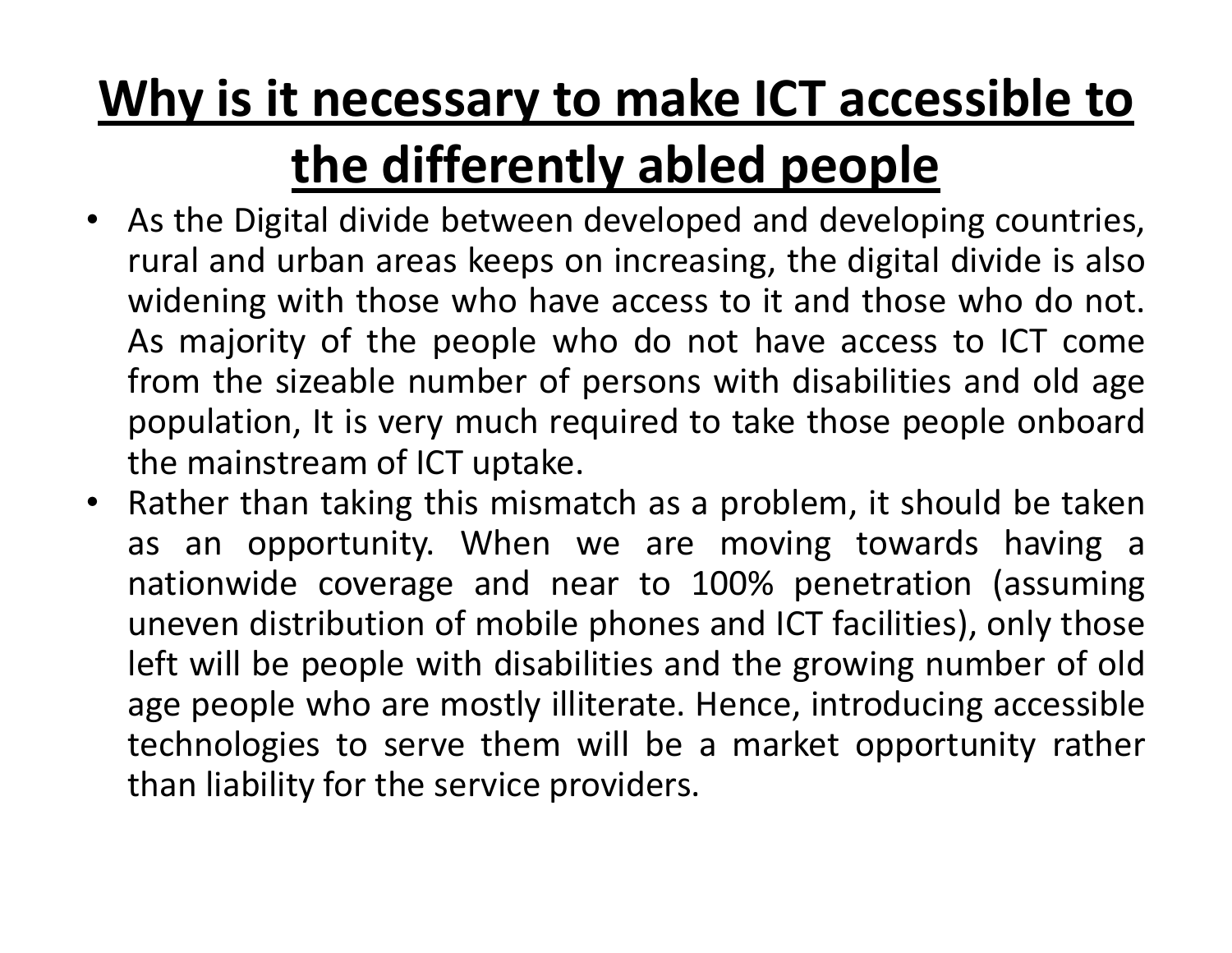# Policy Initiatives

- International Initiatives
	- Convention on the Rights of Persons with Disabilities (CRPD). Nepal became the  $86<sup>th</sup>$  country to ratify the convention on <sup>07</sup> May, 2010.

For the purposes of the present Convention: "Communication" includes languages, display of text, Braille, tactile communication, large print, accessible multimedia as well as written, audio, plain-language, human reader and augmentative and alternative modes, means and formats of communication, including accessible information and communicationtechnology;

- An Initiative out of WTDC-06 (Resolution 56) creating awareness & skills to mainstream disability issues:
	- •Equal opportunities for Persons with Disabilities (PwDs)
	- • Supporting member states meet obligations under Article <sup>9</sup> of the UNConvention for Rights of Persons with disabilities.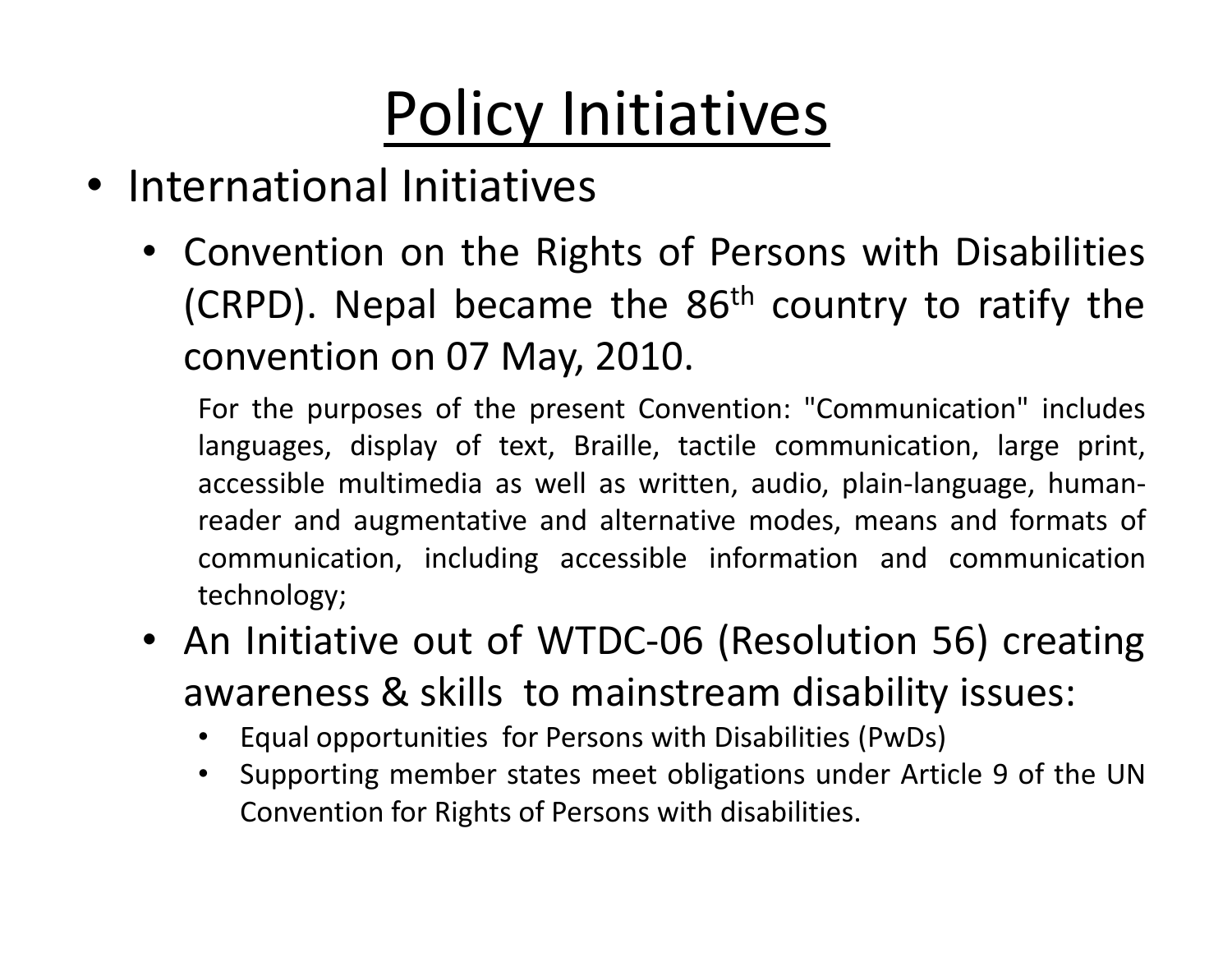#### Policy Initiatives

- National Initiatives
	- Various Acts, Regulations, Byelaws, Policies and other documents endorsed by the Government of Nepal have directly or indirectly addressed the issue related to PwD.

For e. x. Protection and Welfare of the Disabled Persons Act <sup>2039</sup> (1982), The Protection and Welfare of Disabled Persons Rules, <sup>2051</sup> BS (1994), The Children's Act, <sup>2048</sup> BS (1992), The Social Welfare Act <sup>2049</sup> BS (1992) etc. to name few.

• Likewise, there are several ICT related Acts, Regulations, Byelaws, Policies etc. that do not specifically speak about accessibility by persons with disabilities. Such prevailing legislative documents need some amendments before they will become disability friendly.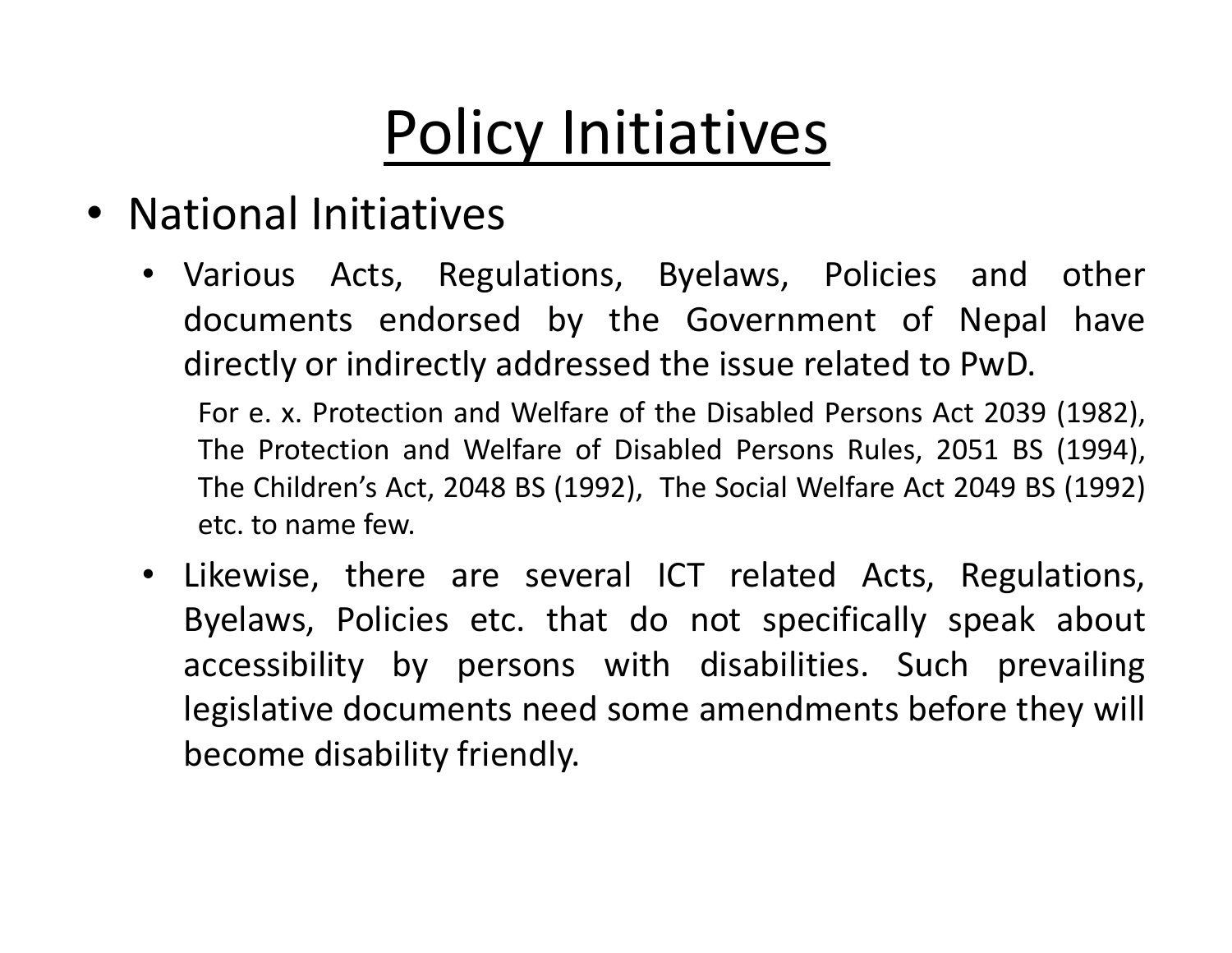# Ground Realities

- Works are being carried out by different government entities, INGOs and NGOs albeit not as expectedwhereas ICT sector is growing very rapidly. Hence, persons with disabilities are being left out of the<br>mainstream of Telecommunication and ICT mainstream of Telecommunication development.
- There is <sup>a</sup> lack of visible coordination between the people working for the person with disabilities, either through government or through private initiative.
- At present, there is no clear demarcation between ICT and telecommunication as in the past, and it is getting more blurred day by day. Likewise, the work scope of different ministries, and their departments is also getting overlapped thereby duplicating the time, efforts and money spent.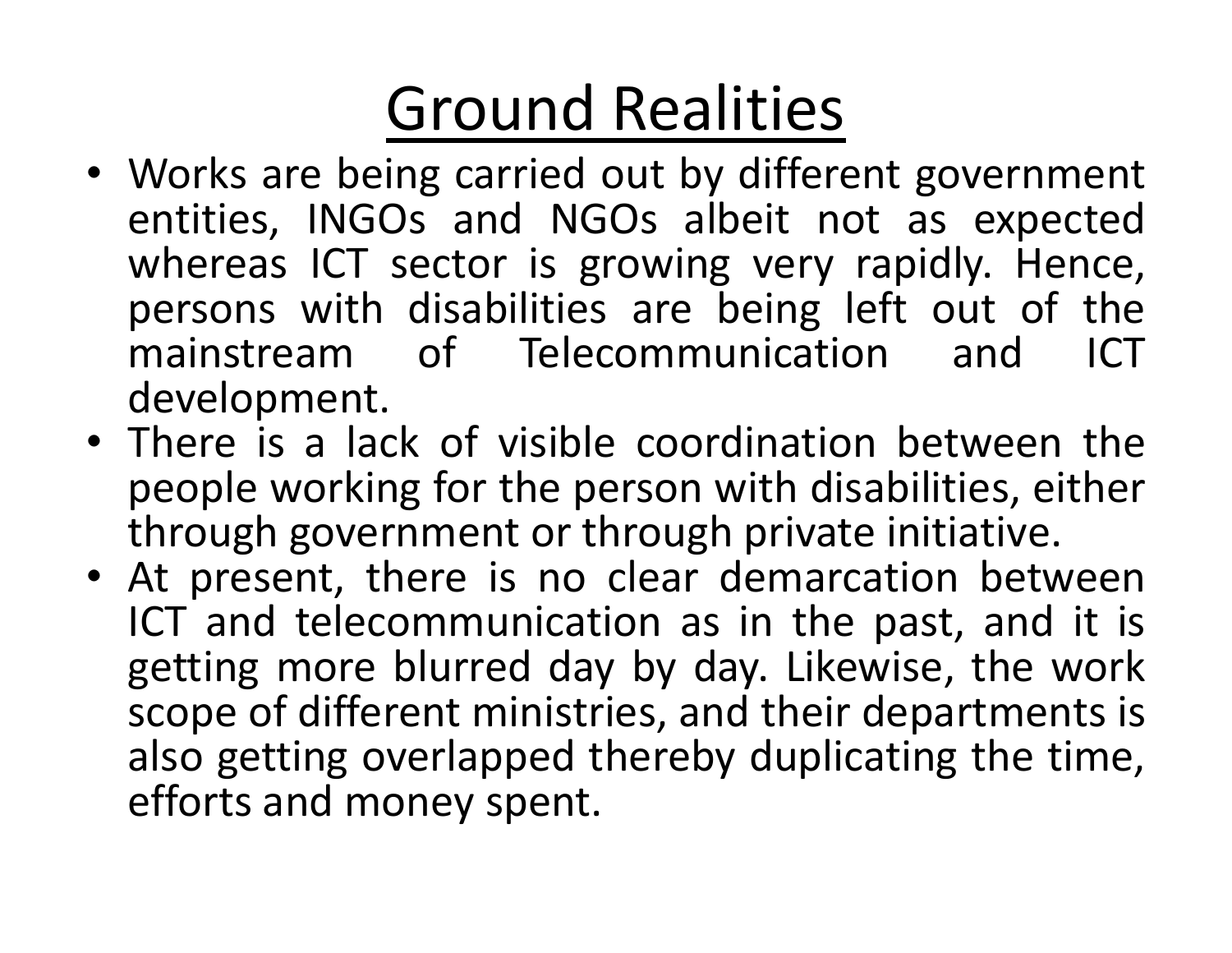# Ground Realities

- Not all existing Acts, Rules, Bylaws, Policies etc. clearly mention about the rights of and obligations tothe PwD
- Greater experience sharing is generally not happening and it is also not always possible inabsence of set mechanism in place.
- Experience and expertise required may be diverse to accomplish some task, which is generally not always available within the same ministry, department or organization under consideration.
- Financing for the projects related to PwDs is taken as <sup>a</sup> liability. They are generally carried out as <sup>a</sup> one-off social responsibility projects rather than <sup>a</sup> long termviable solutions to PwDs.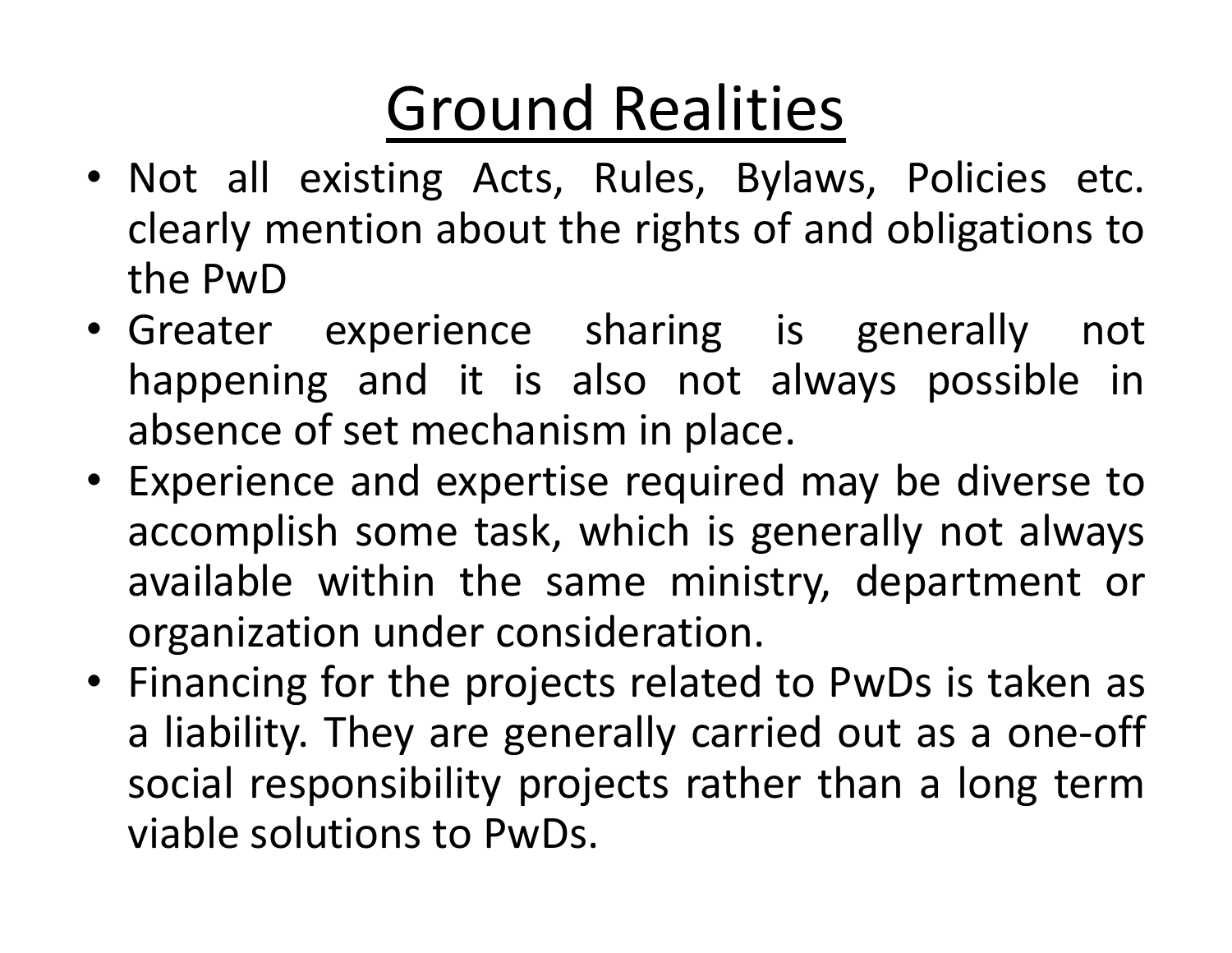#### Way Forward

- In this context, the coordinated effort is the need of the hour and we have to ensure that the time, efforts and money spent are utilized efficiently, thereby benefitting the targeted people.
- Experience sharing between the people working for the PwDs should happen from time to time.<br>All the related Acts, Bulse, Bulaws, Belisies she
- All the related Acts, Rules, Bylaws, Policies shouldbe amended to make them PwD friendly.
- Investment on projects for PwDs should not remain as <sup>a</sup> liability, they should be turned into <sup>a</sup> market opportunity, as they are still the niche market service providers are still to explore.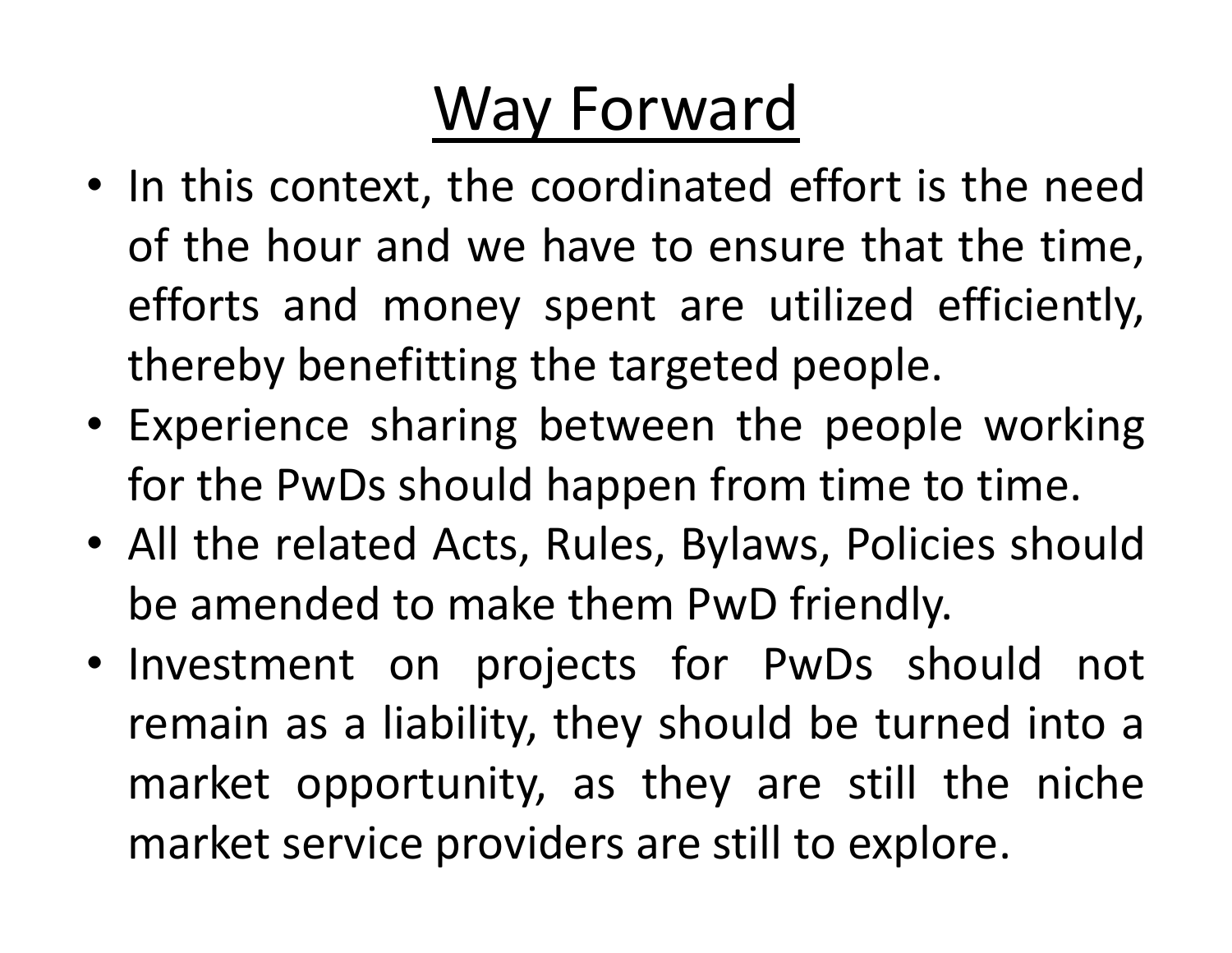#### Way Forward

- Further, initiatives to make mobile and ICT services accessible to PwD cannot always sustain on the one time grant, loan etc. However, we can look into ways to make them self sustainable by showing value in it, thereby attracting more PwDs to subscribe to different types of mobile and ICT services.
- Few such initiatives can be to invest in pilot projects which makes accessing mobile and ICT applications exciting and easier for PwDs. Once door is made ajar, the world of opportunities will be automatically available.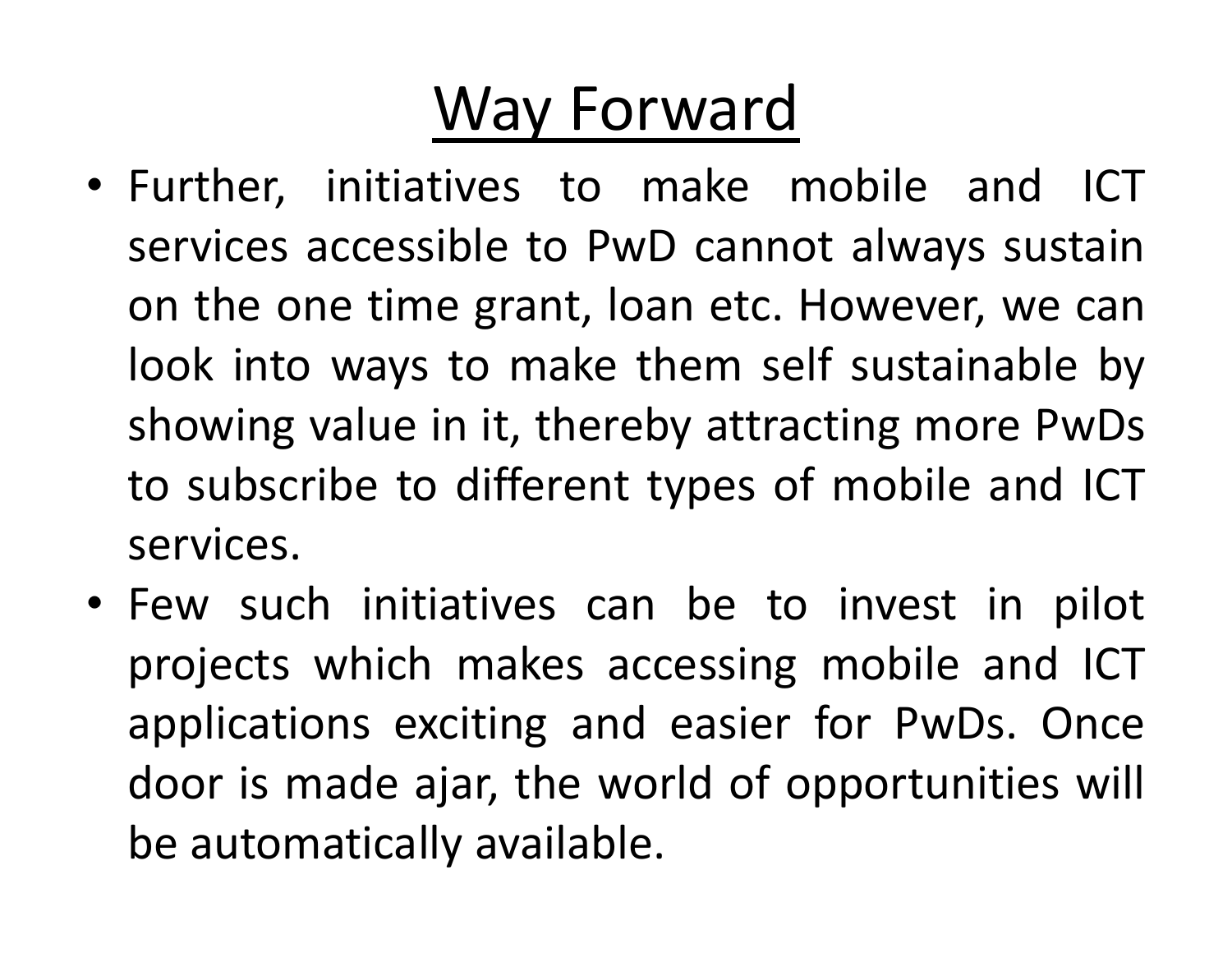#### Way Forward

- Pilot projects can be funded through any existing funds created to serve the marginalizedcommunity.
- One such fund is the Rural Telecommunication Development Fund (RTDF). To kick start the initiative, pilot projects can be launched in the rural areas, which might not benefit only PwDs in rural areas, but also in urban areas, if it proves tobe effective.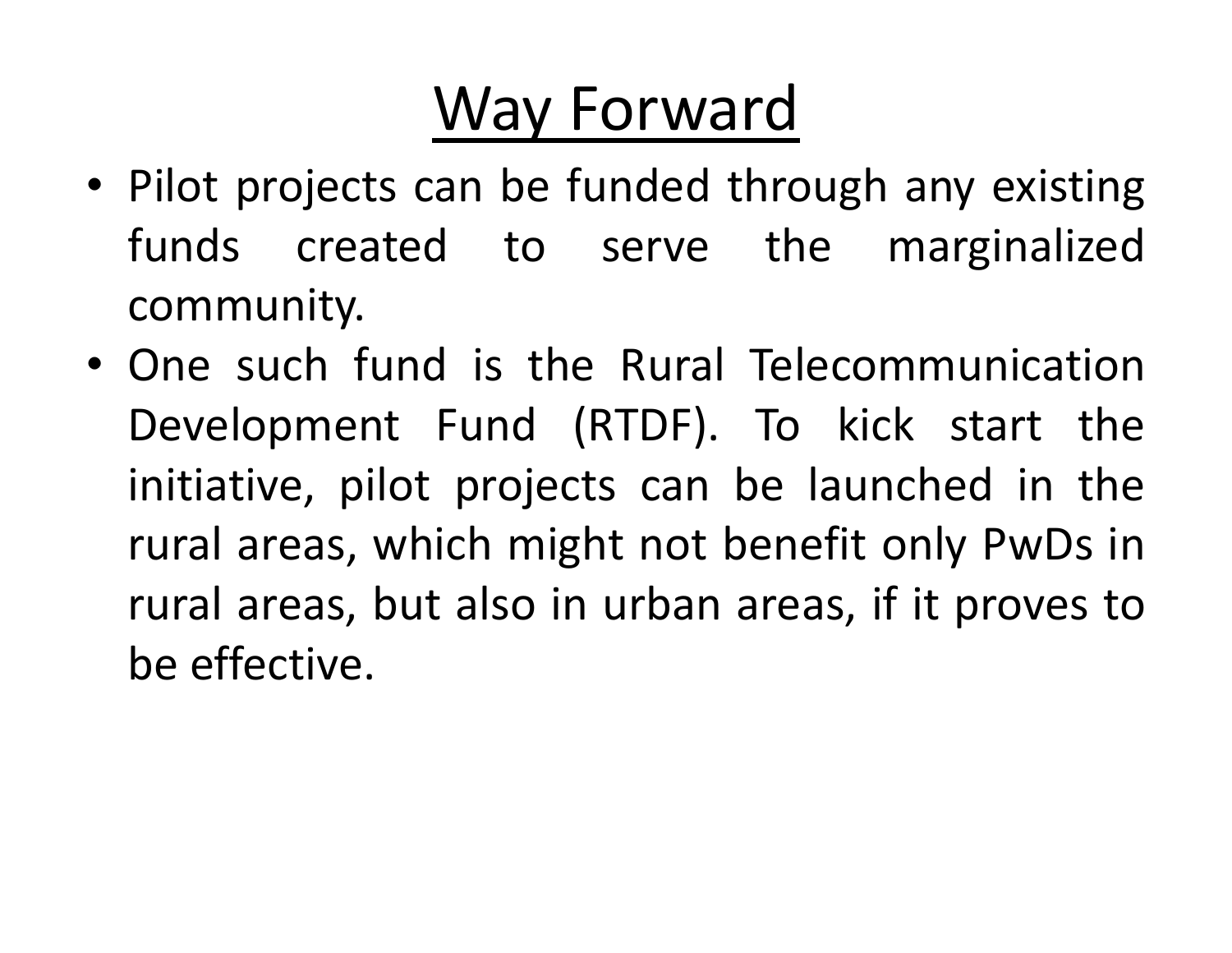In Section 4.7.1 of the draft report prepared by the mission, It has been recommended that NTA can do the following to promote telecommunications accessibility:

• Formulate <sup>a</sup> policy / Code of good practice for accessibility of telecom products and<br>services through a consultative process services through a consultative process involving persons with disabilities and their representative organizations.

NTA's view: It can be initiated with immediate effect as it seems it does not require any legislative change. Further, NTA hopes to get sincere and dedicated support from organisations working for persons with disabilities, industry and other stakeholders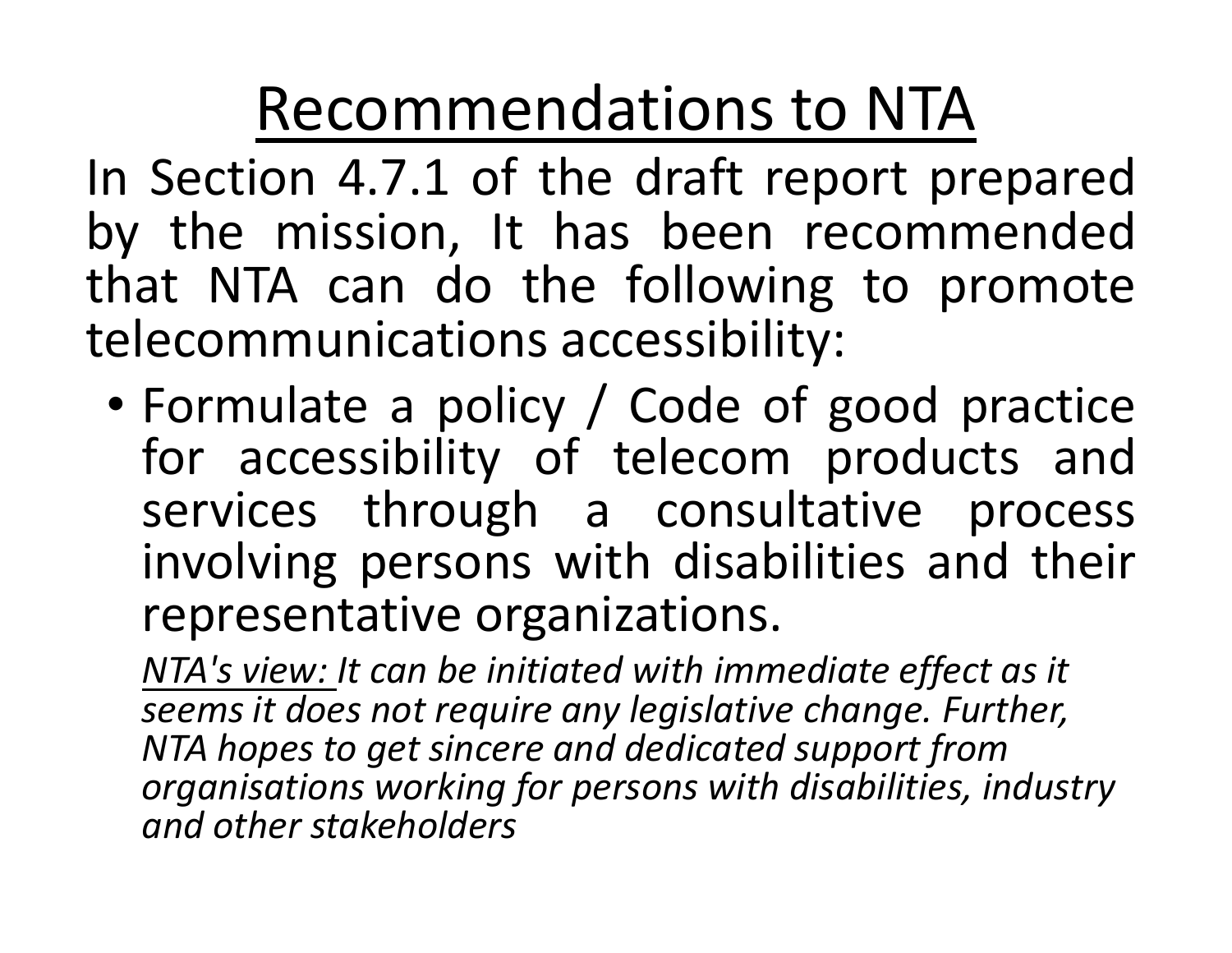• Include accessible service delivery, especially access to emergency services, as part of the license terms of operators.

NTA's view: This requires detailed discussion with the operators as it might require technical adjustment to the network. It can be implemented immediately if operators are ready or can be implemented with necessary software/hardware modification within some agreed timeframe.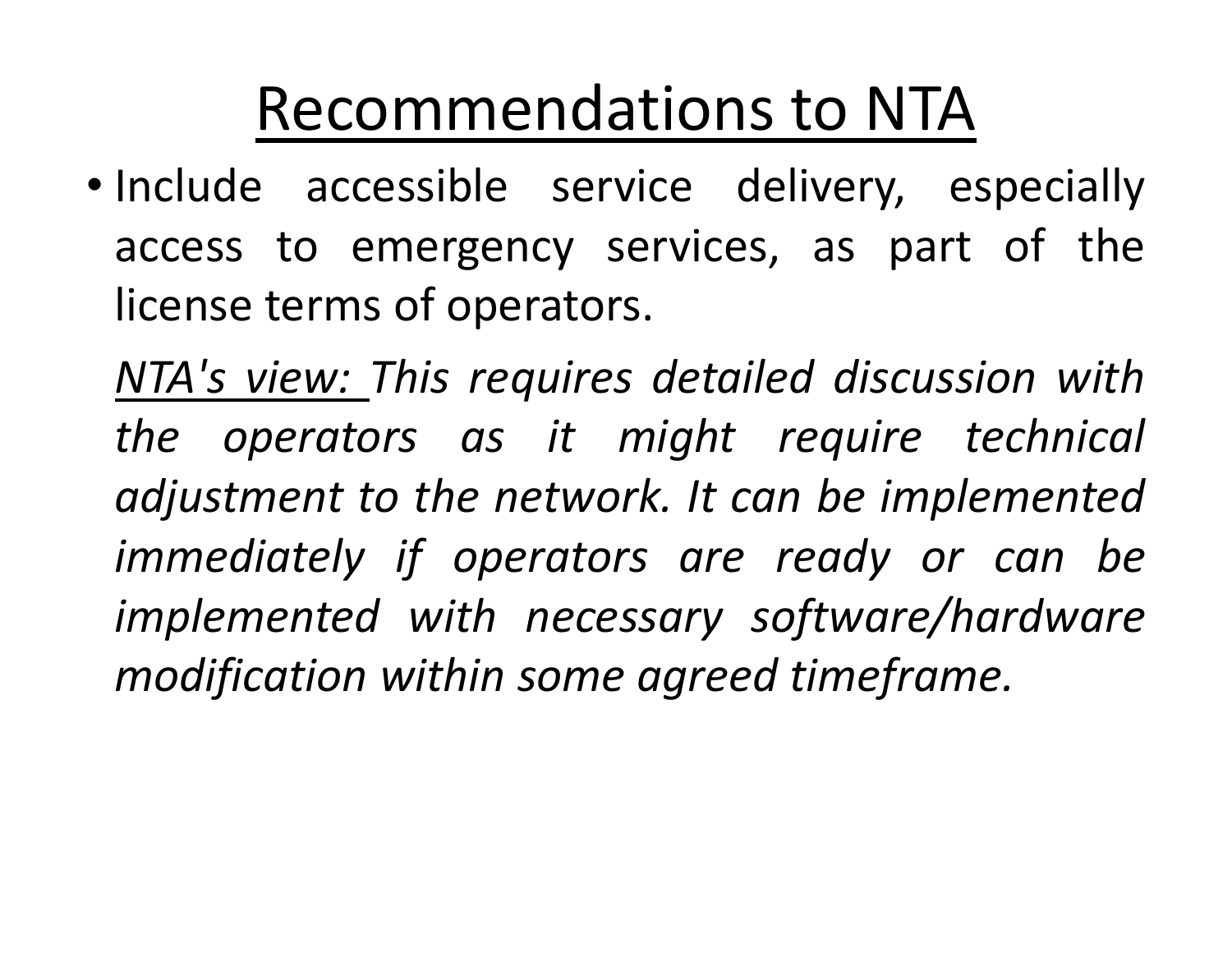• Identify accessibility as <sup>a</sup> criterion for good quality of service and establish systems for assessing and benchmarking the same.

NTA's view: Operators are of the view that the present QoS criterions are stringent and so many and they are not able to meet most of the benchmark when the survey is carried out by NTA. However, NTA can dwell on identifying accessibility as <sup>a</sup> criterion for good quality of service and if done so, systems should naturally be there to assess and benchmark the same. We might again look into ITU's help into it during the ITU's assistance to Nepal next year on Improving Quality of Service of Telecommunication Service.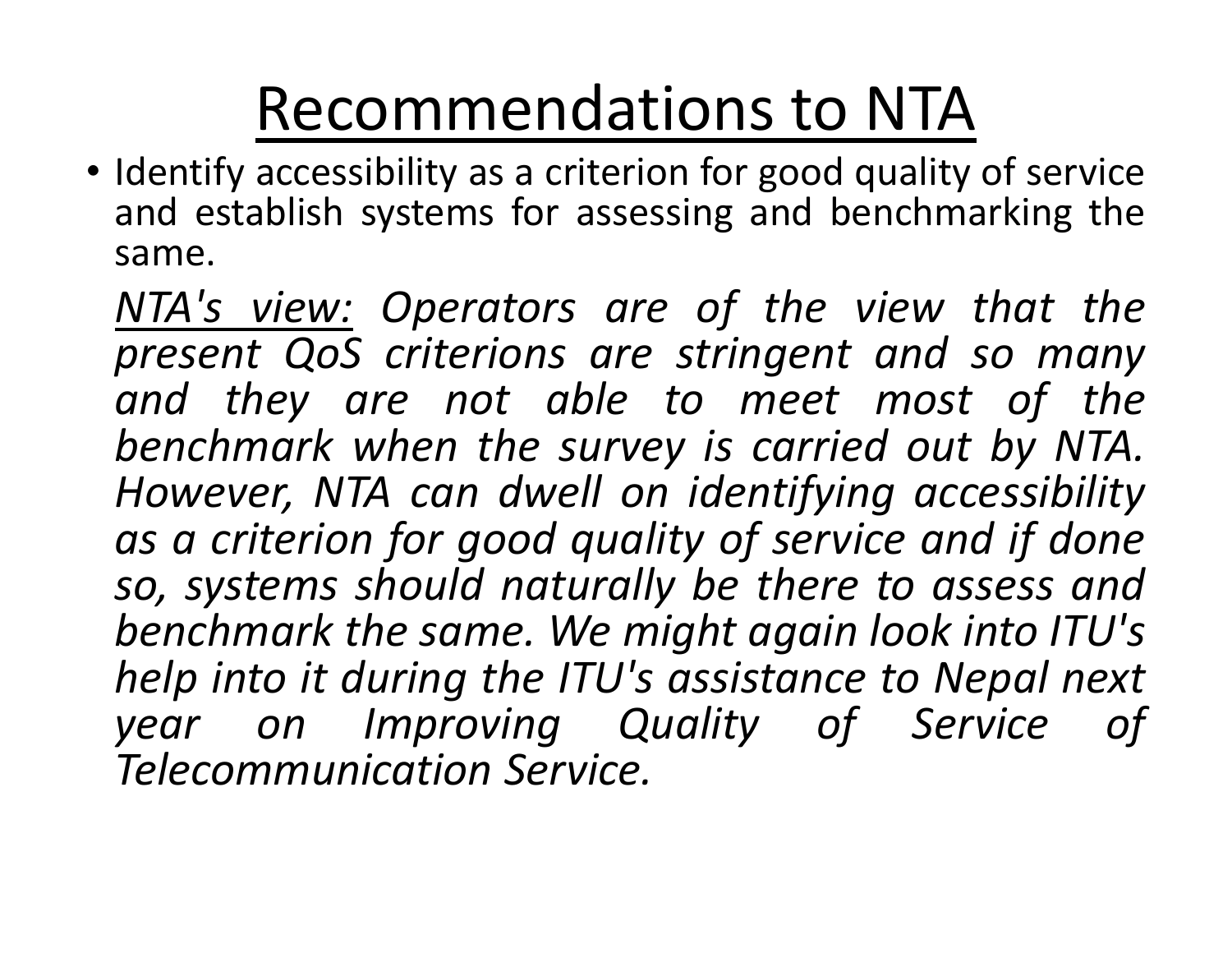• Use the Rural Telecommunications Development Fund for providing basic fixed, mobile and broadbandservices for persons with disabilities in both rural and urban areas using assistive technologies. This could $inc$  Launching pilot projects and programmes for funding accessible ICTs, funding **E** Launching pilot projects and programmes for funding accessible ICTs, funding<br>nmont, and, donloyment, of, onen source, assistive, technology, such as screen of development and deployment of open-source assistive technology such as screenreaders for mobile devices in local languages which could be bundled along with connections by service providers, maintaining an accessible website and work with other telecom related government agencies to also have accessible websites, encouraging<br>service.providers.and.manufacturers.to.maintain.accessible.websites.with.a.dedicated.web service providers and manufacturers to maintain accessible websites with <sup>a</sup> dedicated web page(s) containing information about their products or services for persons with disabilities, Incentivize/Mandate service providers to design special tariff schemes andpackages to encourage mobile usage amongst persons with disabilities, undertaking periodic surveys to gather and publish data on telephony/mobile services/internet adoption and use by persons with disabilities, encouraging international cooperation in this area, mandating that at least some percentage of public access facilities (community telephones) provided through universal service are accessible to persons with disabilities, the local government should be able to request for such <sup>a</sup> facility based upon the number/type of disabled population, Identifying and adopting internationally recognizedaccessibility standards for telecommunications products and services such as those developed by the International Telecommunication Union (ITU) and the International Standards Organization (ISO).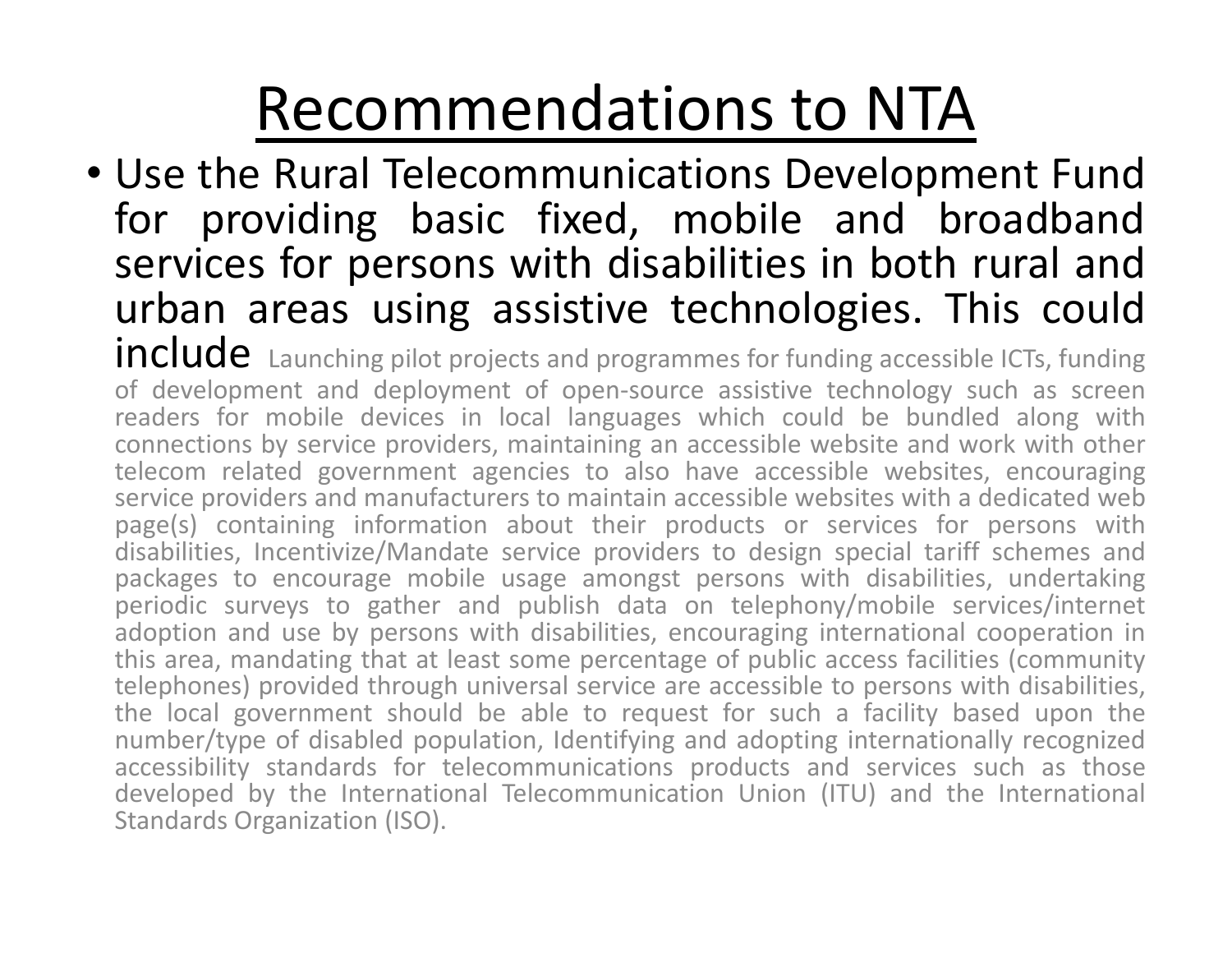- •Use the Rural Telecommunications Development Fund for providing basic fixed, mobile and broadband services for persons with disabilities in both rural andurban areas using assistive technologies.
- NTA's view: Launching Pilot Projects and Programs, making some public access facilities accessible to persons with disabilities, giving fund to local government to establish such facilities can be carried out through RTDF. This might not be much of <sup>a</sup> problem if such initiatives are carried out in rural areas, but to carry out such initiatives in urban areas might require change in the legislation related to use of RTD Fund.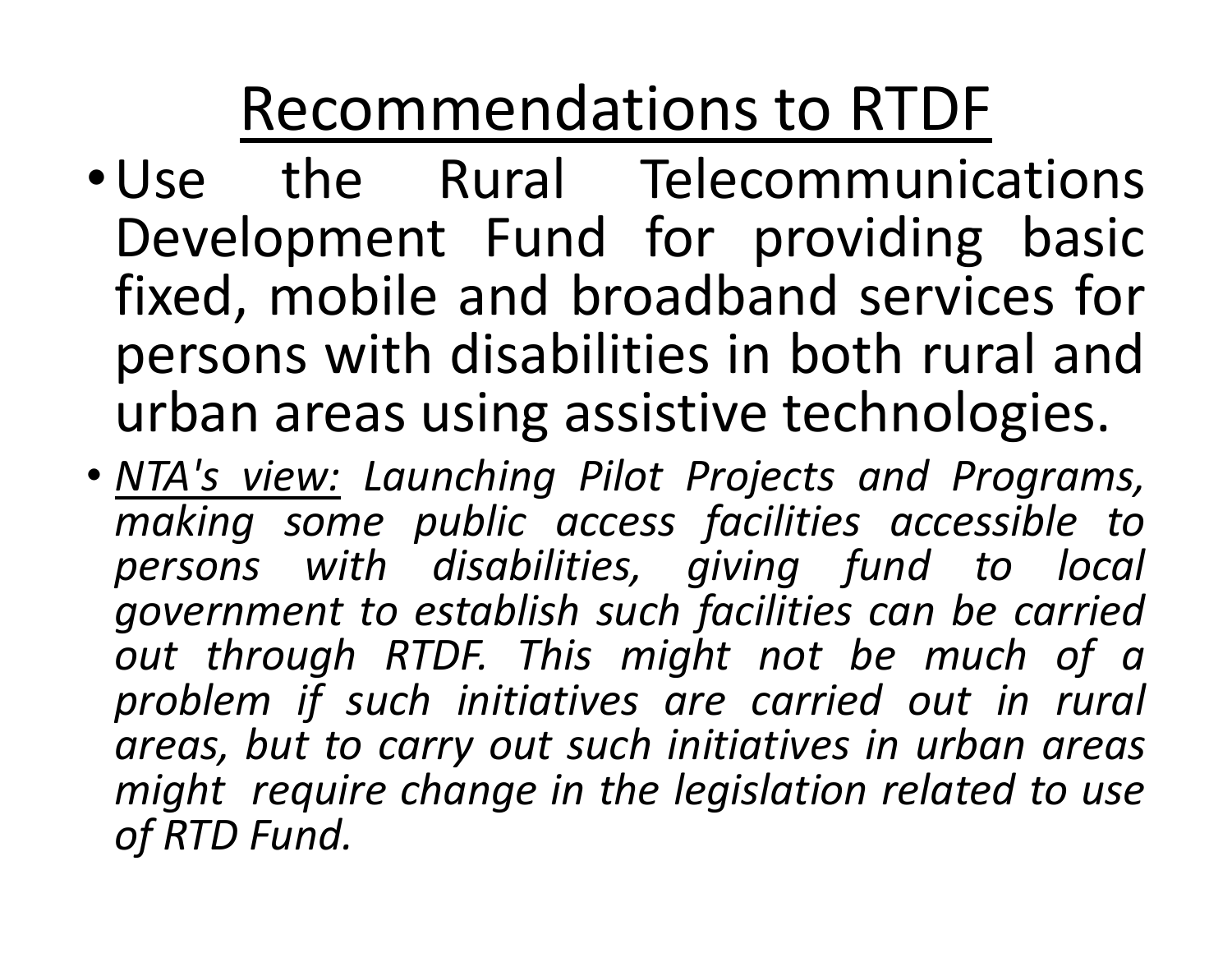- Use the Rural Telecommunications Development Fund for providing basic fixed, mobile and broadbandservices for persons with disabilities in both rural and urban areas using assistive technologies.
- NTA's view: However, maintaining accessible website, maintaining accessible websites with dedicated web pages containing information about products and services for disabled people, Incentivize or mandate service providers to design special tariff schemes and packages to encourage mobile usage among persons with disabilities, undertaking periodic surveys to gather and publish data related to ICT use and adoption by persons with disabilities, encouraging international cooperation, etc. can be done without use of RTD Fund and can also be mandated. If concerned agencies are encouraged to use their own fund, the process might be simpler as well.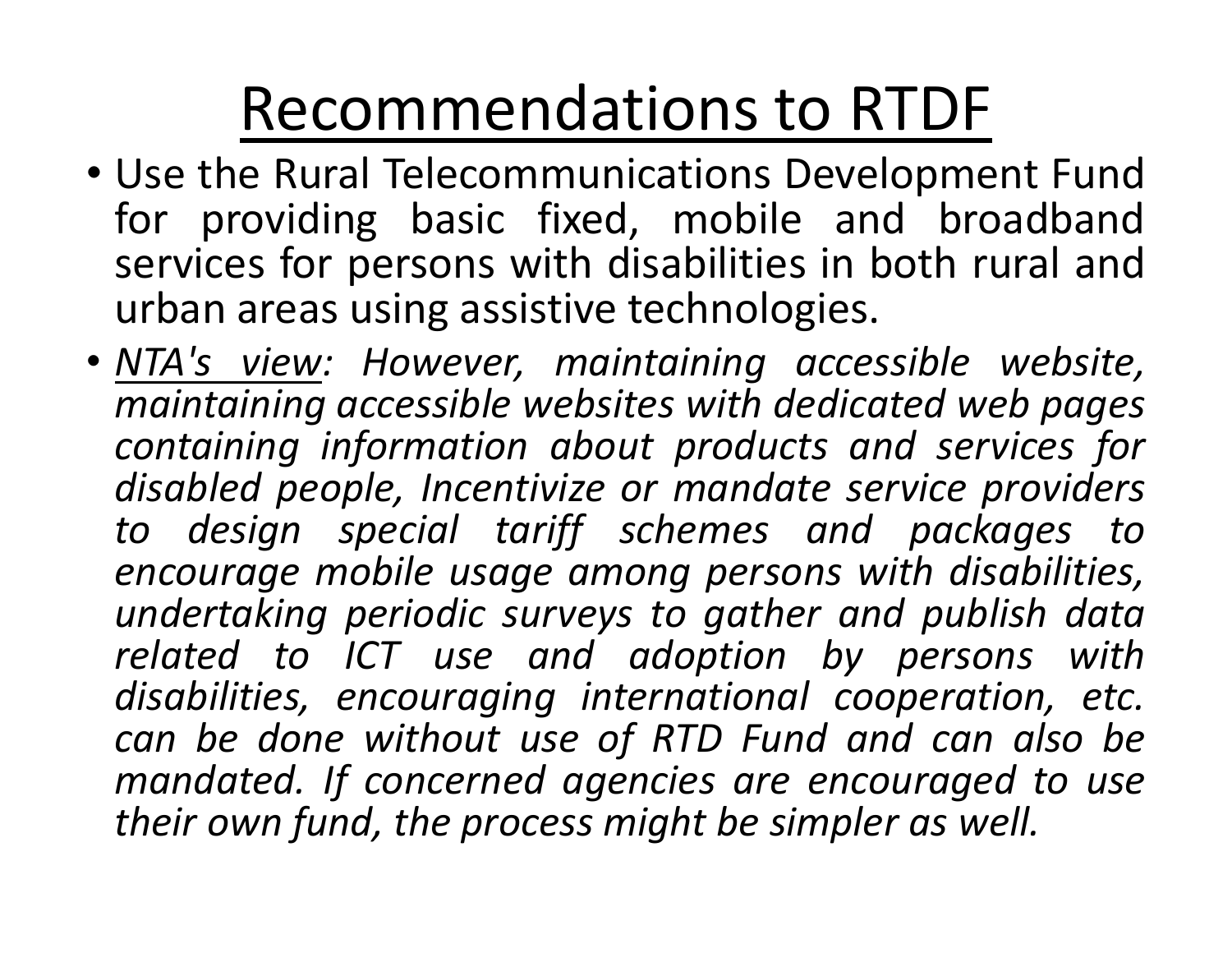- Identify accessibility of telecommunication and mobile services for persons with disabilities as <sup>a</sup> specific mandate of the universal service obligation.
	- It can be initiated with the public consultation with all the stakeholders. As this requires legislative change, the process might be time consuming.
- Implement pilot and large scale projects and programmes to provide basic and special telecom services for persons with disabilities. These could include provision of services such as relay service, subsidized cost of mobile phones, low tariff plans or development of specialized software or provision of specialized services like daily news or library service.
	- • Can be initiated as <sup>a</sup> short term project or confined to some geographical area such as rural area. They should be later planned to be developed into self sustainable model. Special/low tariffs, subsidized cost of mobiles, development of specialized software can be encouraged.
- Prescribe accessibility as <sup>a</sup> key criterion for projects to be supported by the Fund.
	- Can be implemented immediately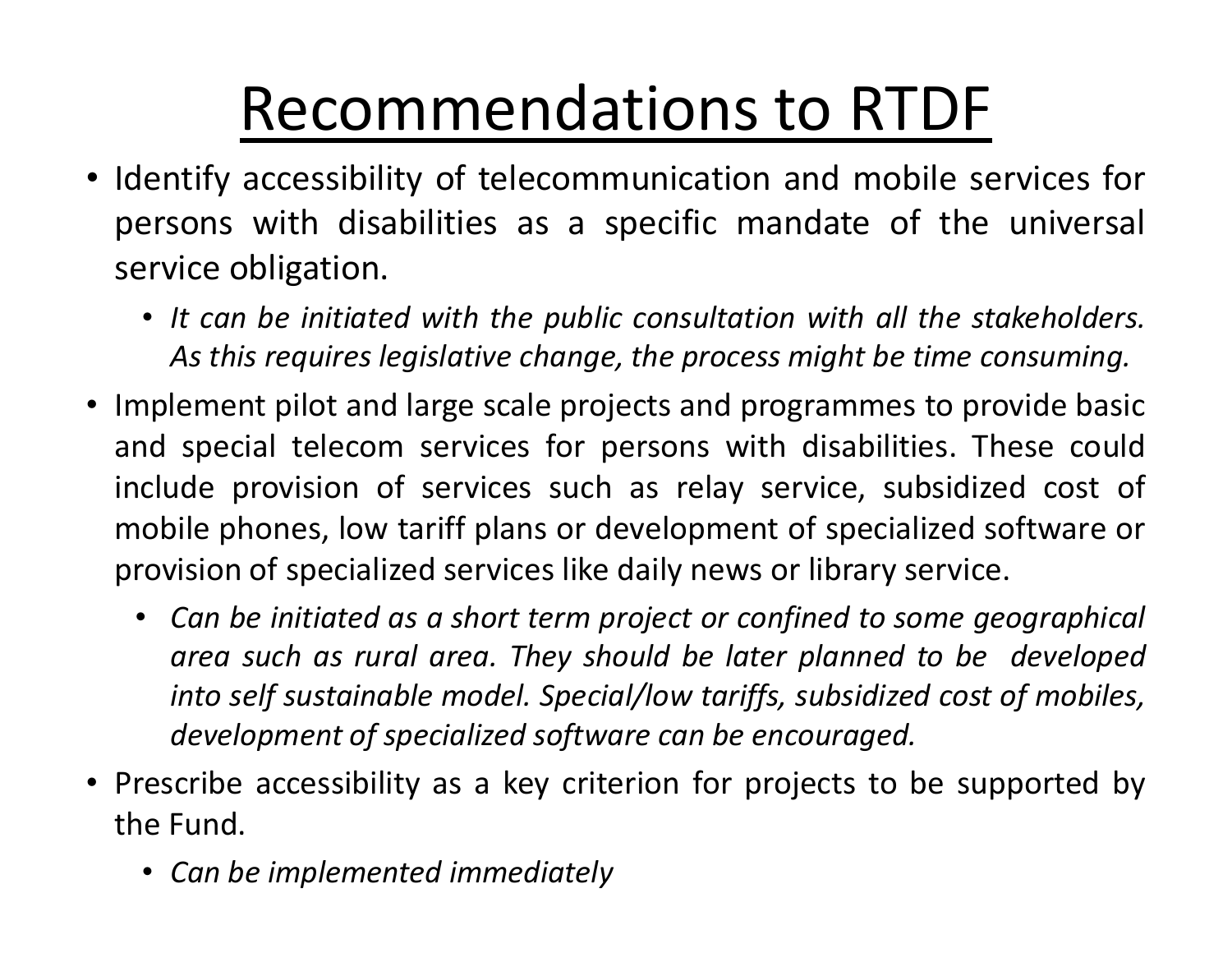- Ensure that call for proposals, tender documents and all other documentation and information published by the RTDF is accessible to persons with disabilities.
	- It is doable but it might need detailed System Analysis and Design.
- Require service providers to provide equal levels of access topersons with disabilities as part of universal service agreements.
	- Not immediately implementable as it might require Technical modification into the system. In depth discussion with the service providers will be required before it is implemented.
- Maintain an accessible website.
	- Can be implemented within agreed timeline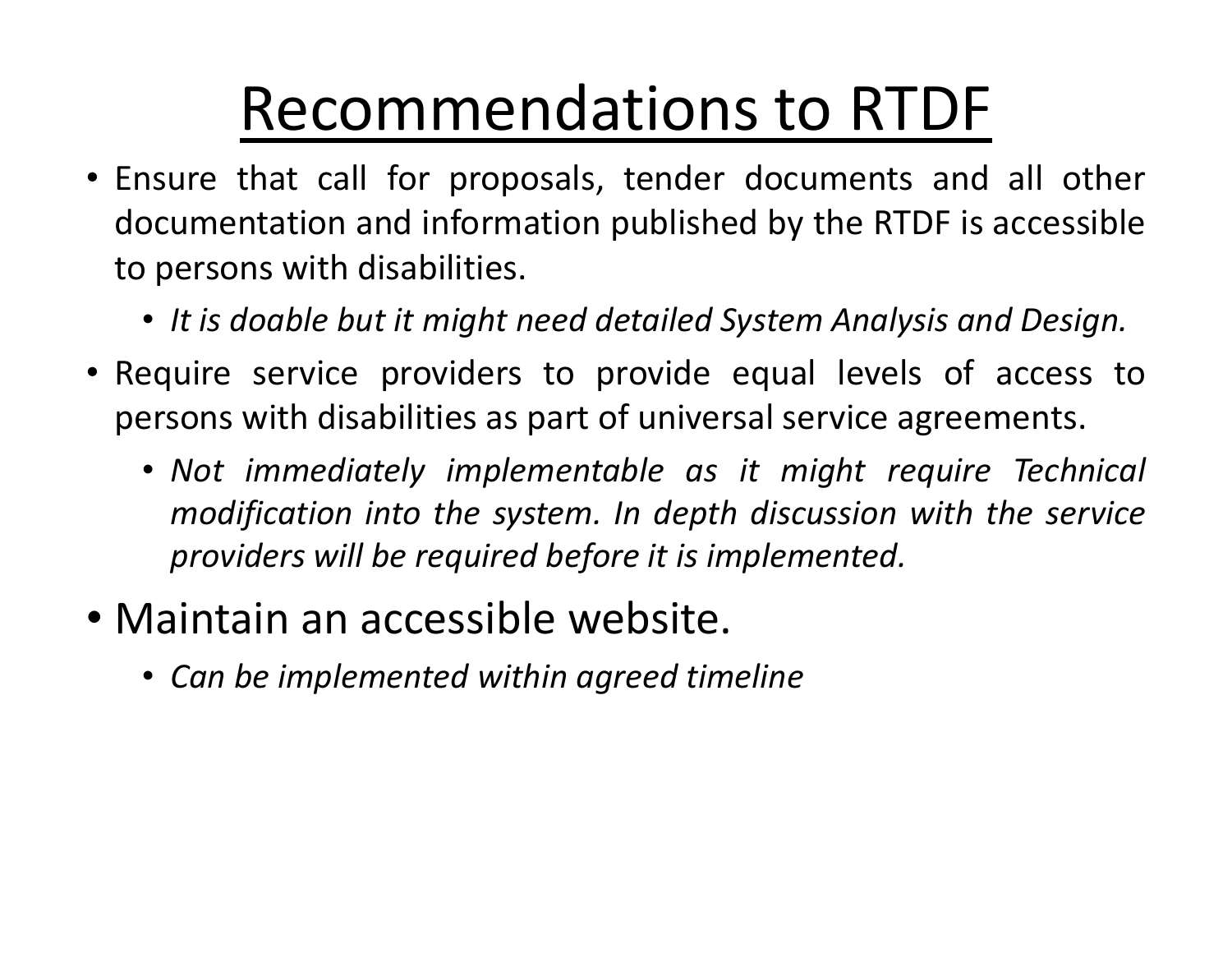- Fund accessible ICT centres with assistive technologies inschools/special schools through <sup>a</sup> pilot project scheme.
	- Can be implemented immediately in rural areas. If successful, the same model can be implemented in urban areas with legislativ earrangement.
- Fund accessible community telephone/internet centres for public access in rural areas. This would also benefit the illiterate population.
	- •Can be implemented immediately in rural areas.
- Fund pilot projects/schemes for providing mobile access by way of special tariffs and appropriate handsets with/without bundledcontent as per requirements of persons with disabilities.
	- Can be implemented immediately in rural areas. If successful, the same model can be implemented in urban areas with legislative arrangement.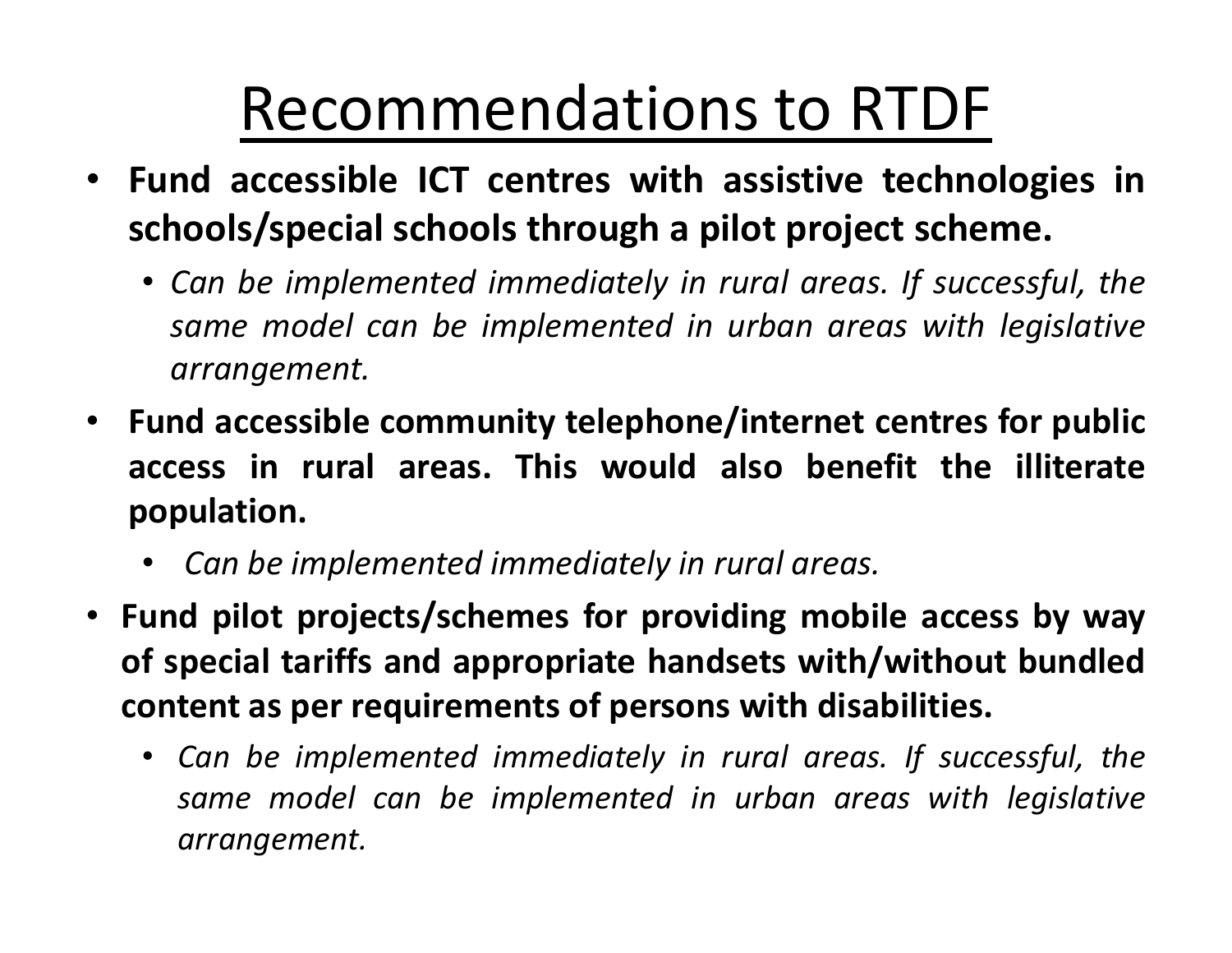#### Expected outcome of the workshop

- • To make all the stakeholders especially those involved in providing ICT services aware of the rights of the persons wit hdisabilities in using ICT technologies.
- To share and exchange experience between the participants. More importantly, build <sup>a</sup> good rapport for future cooperation.
- To provide <sup>a</sup> single platform for the ITU experts to hear and incorporate the views of the stakeholders, give their opinions, and finally come up with the "National Framework on Making ICT and mobile phones accessible for persons with disabilities" that will be readily implementable taking onboard all the stakeholders.
- $\bullet$  More importantly, to get the feedback from the concerned agencies on the recommendation put forward by the ITU in its draft report that will be addressed properly by the ITU experts inthe final report.